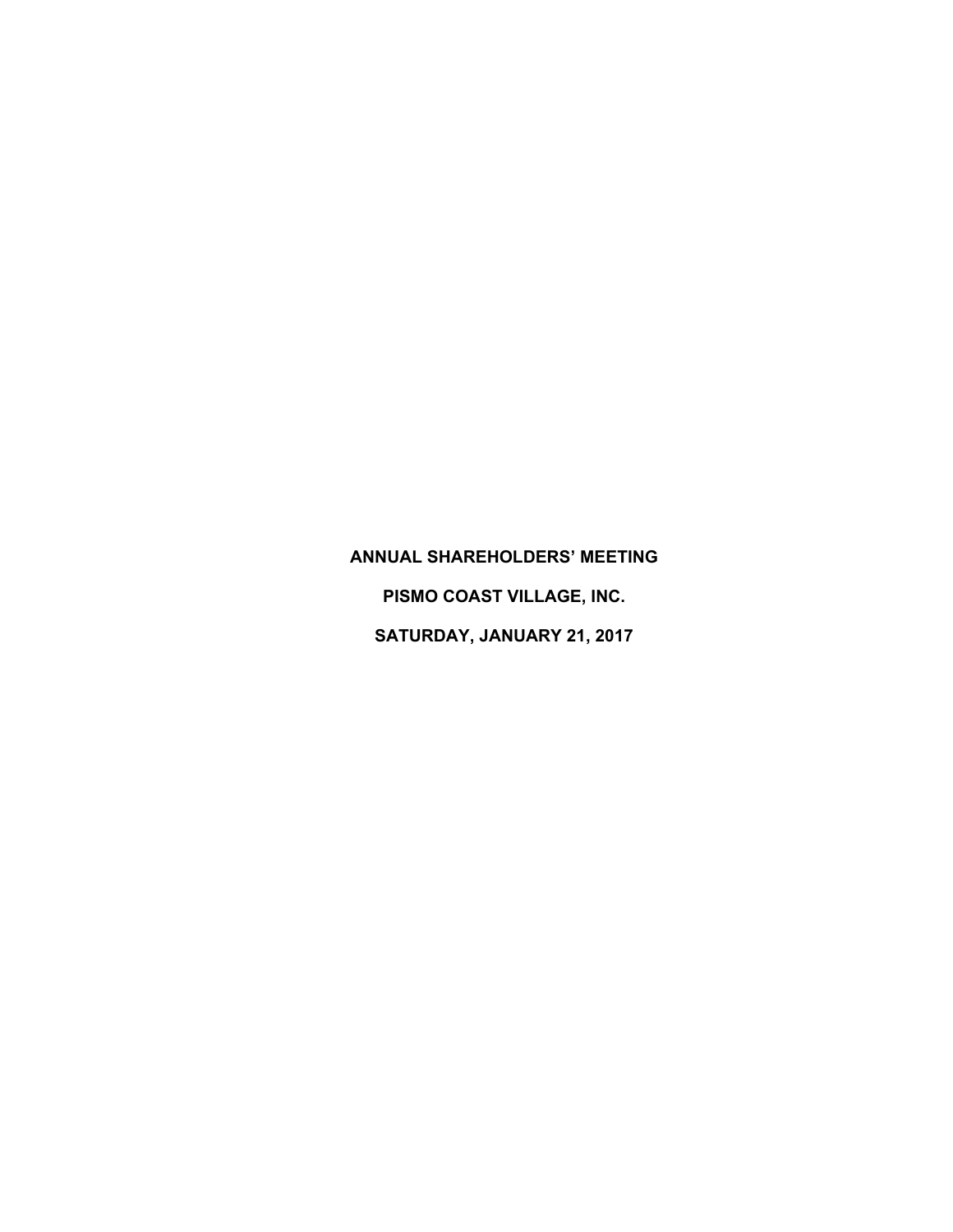Pursuant to notices properly mailed to shareholders, the 2017 Annual Shareholders' Meeting of Pismo Coast Village, Inc. was held Saturday, January 21, 2017, at the South County Regional Center, 800 West Branch Street, Arroyo Grande, California.

President Terris Hughes called the Annual Shareholders' Meeting of Pismo Coast Village, Inc. to order at 9:00 AM and welcomed the shareholders. He asked that all Veterans, those that have served or are currently serving, stand for a round of thankful applause. Director Jerald Pettibone led the Pledge of Allegiance. Director Dwight Plumley gave the invocation.

Mr. Hughes then called on Mr. Pappi, Vice President-Secretary, who declared a quorum present, in both person and by proxy, for today's meeting. Director Karen King was not able to attend today's meeting due to an illness in her family.

Mr. Hughes introduced the members of the Board and their spouses. He then introduced our attorney, Joseph Look; John Hansen, Jim Walker, and Austin Petty of Heritage Oaks Bank; and Ryan Nielsen of Brown Armstrong Accountancy Corporation (the designated Inspector of Election). He also introduced Chief Executive Officer/General Manager Jay Jamison and the staff members present at today's meeting.

He commented that it was an honor and a privilege to serve as President and Chairman of the Board this past year. He thanked everyone for their assistance, and encouraged any shareholder wishing to serve on the Board of Directors to contact the Corporate Office for the director application packet. He reported that three directors resigned from the Board in 2016, Kurt Brittain, Douglas Eudaly and R. Elaine Harris. He explained that Mr. Brittain, who submitted his resignation in April, was recognized for his years of service on the Board at a function last year. Unfortunately, Douglas Eudaly and R. Elaine Harris, who both resigned at the November Board meeting, were unable to attend today's meeting. Mr. Hughes held up the plaques that will be personally presented to Dr. Eudaly and Mrs. Harris at a later time. The new Board members that were seated to replace them were Brian Skaggs, Sam Blank and Karen King, and we look forward to having them serve on the Board.

He asked if everyone enjoyed last night's Shareholder Wine Reception, which resulted in a round of applause. He apologized for not having the jazz band for the evening, explaining that the rain had caused the entertainment to be canceled.

Mr. Hughes reported that we did end fiscal year 2015/2016 in a very strong financial position. Trailer storage remains strong, and the Company is still looking for additional property to expand our storage program. Fiscal year end 2015/2016 was a record year for occupancy for the Company. The rain that we have had will affect occupancy for fiscal year 2016/2017; however, it is needed to compensate for the drought that we have experienced the past several years. The Company continues to spend funds on capital projects to further enhance the Resort for our shareholders and general public guests. Hopefully, this year we will complete the permitting process for the construction of our new RV Shop location in Oceano.

Last year also brought changes to the Resort's appearance when severe storms caused several trees to be uprooted and some trailers to be damaged. Many first-generation trees were removed for the safety of our shareholders, guests and property. We are very fortunate that the damage was not worse than it was. During that time, staff continued to clean up the resort to make it beautiful. We commend our CEO, Jay Jamison, and his team for meeting these challenges. Mr. Hughes thanked the Board for their support and dedication in working for what is best for the resort. It was a privilege to serve as President and to work with them.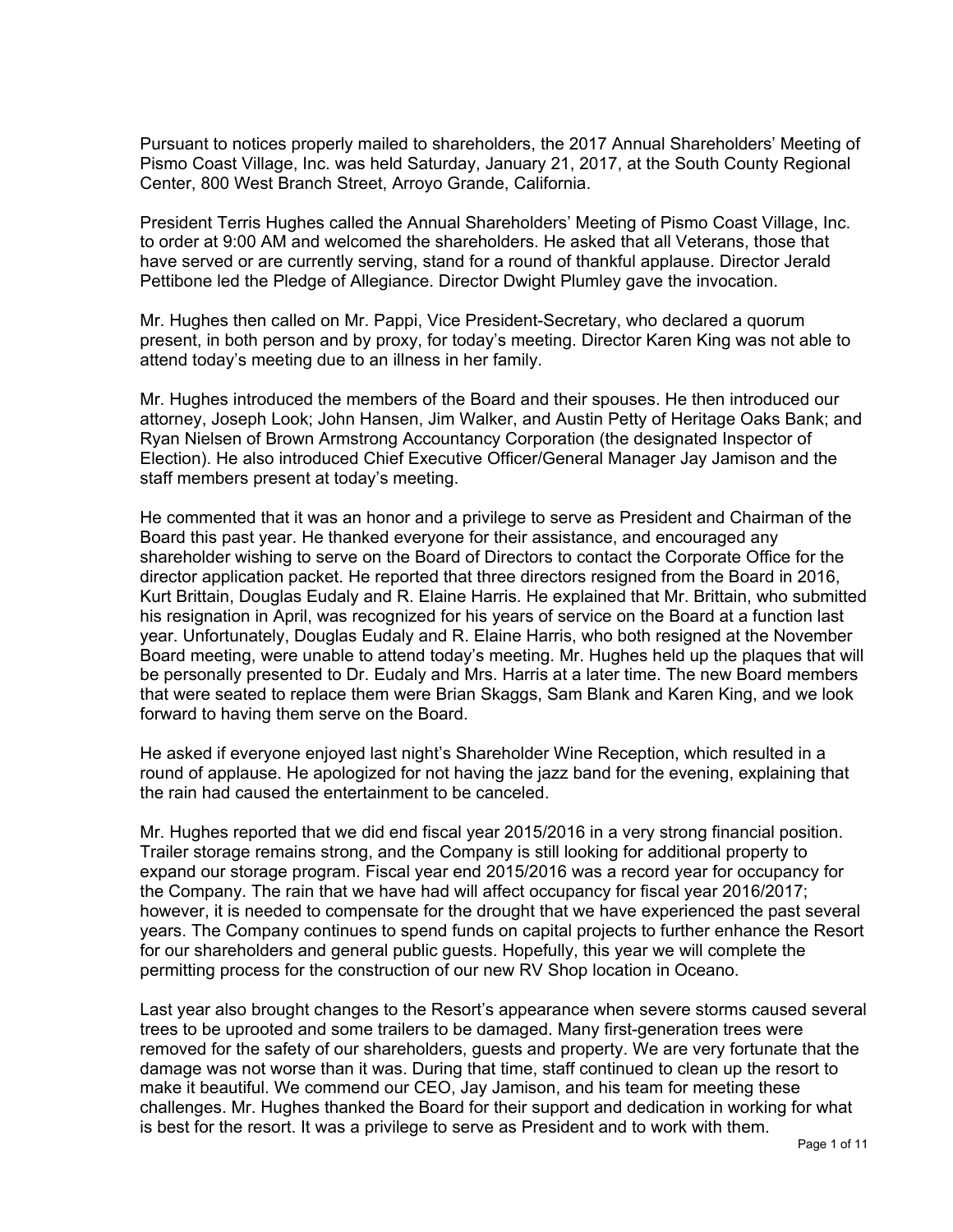Mr. Hughes gave the Executive Committee Report. He introduced the members of his committee: Wayne Hardesty, Garry Nelson, Ronald Nunlist, George Pappi, Jr., and Dwight Plumley. The functions of the Committee are to review the monthly business with the CEO/General Manager, review the financial statements, and to discuss any other items that may arise during the months that the full Board does not meet. The members of the Personnel and Compensation/Benefits Committee consisted of Garry Nelson (Chair), Wayne Hardesty, Terris Hughes, Ronald Nunlist, George Pappi, Jr., Dwight Plumley and Jerry Roberts. The functions of the Personnel and Compensation/Benefits Committee include negotiating an employment contract with the Chief Executive Officer/General Manager, review of his goals and objectives, setting compensation for major staff and reviewing the employee benefits program. In addition, the Committee's responsibilities include monitoring the Company's 401(k) plan and its investment options along with the performance of the plan manager. The two Committees met jointly five times during 2016, and the main purpose of the joint sessions was to discuss upcoming changes and regulations that will impact the Company's 401(k) Plan.

Mr. Hardesty, Finance Committee Chair, gave the Finance Committee Report. He reported that, at the beginning of the year, the members of the Finance Committee were Kurt Brittain, Douglas Eudaly, William Fischer and Jerald Pettibone. On April 1<sup>st</sup>, Mr. Brittain submitted his resignation from the Board of Directors, and Jack Williams was appointed to fill the vacancy for the remainder of the year. He introduced the members of his committee: Douglas Eudaly, William Fischer, Jerald Pettibone and Jack Williams. Mr. Hardesty thanked the Committee for their work this year. The Committee's primary duties are to review monthly financial statements, draft the three-year forecast, draft the one-year operating budget, prioritize capital expenditures, monitor completion of capital projects, recommend to the Board changes in the rate schedule, and to submit the annual report of the financial condition of the corporation to the shareholders. The Committee met five times in 2016.

Mr. Plumley, Operations Committee Chair, introduced his committee: Rodney Enns, Dennis Hearne, Ronald Nunlist, Jerry Roberts and Brian Skaggs. He explained that one of the tasks the Committee handles is to address guest and shareholder questions, comments and concerns. Some of the Committee's duties include reviewing and recommending changes to the rules and policies of the resort, updating and recommending changes to the Employee Handbook, reviewing and recommending changes to the Shareholders' Information Manual/Calendar, and implementing Board policy and procedures. He thanked the Committee for their hard work this past year. The Committee met five times in 2016.

Mr. Enns, Audit Committee Chair, introduced and thanked the members of his committee: Glenn Hickman, Jerry Roberts, Gary Willems and Jack Williams. The functions of the Audit Committee include coordinating with the Company's independent accountants in the preparation of annual financial reports and audits, and performing random reviews of selected accounting procedures of the Company. The Audit Committee reports to the Board of Directors and is responsible for overseeing and monitoring financial accounting and reporting. This year, the Committee reviewed Information Technology procedures and shareholder reservations procedures with Reservations Supervisor Darrell Sisk, and site reservation cancellation procedures with Accounting Manager Kitty Karstetter and Darrell Sisk. The Committee received and reviewed the written disclosures and letter from the independent auditors, Brown Armstrong Accountancy Corporation, and recommended to the Board that the audited financial statements be included in the Company's annual report. The Audit Committee met five times during 2016.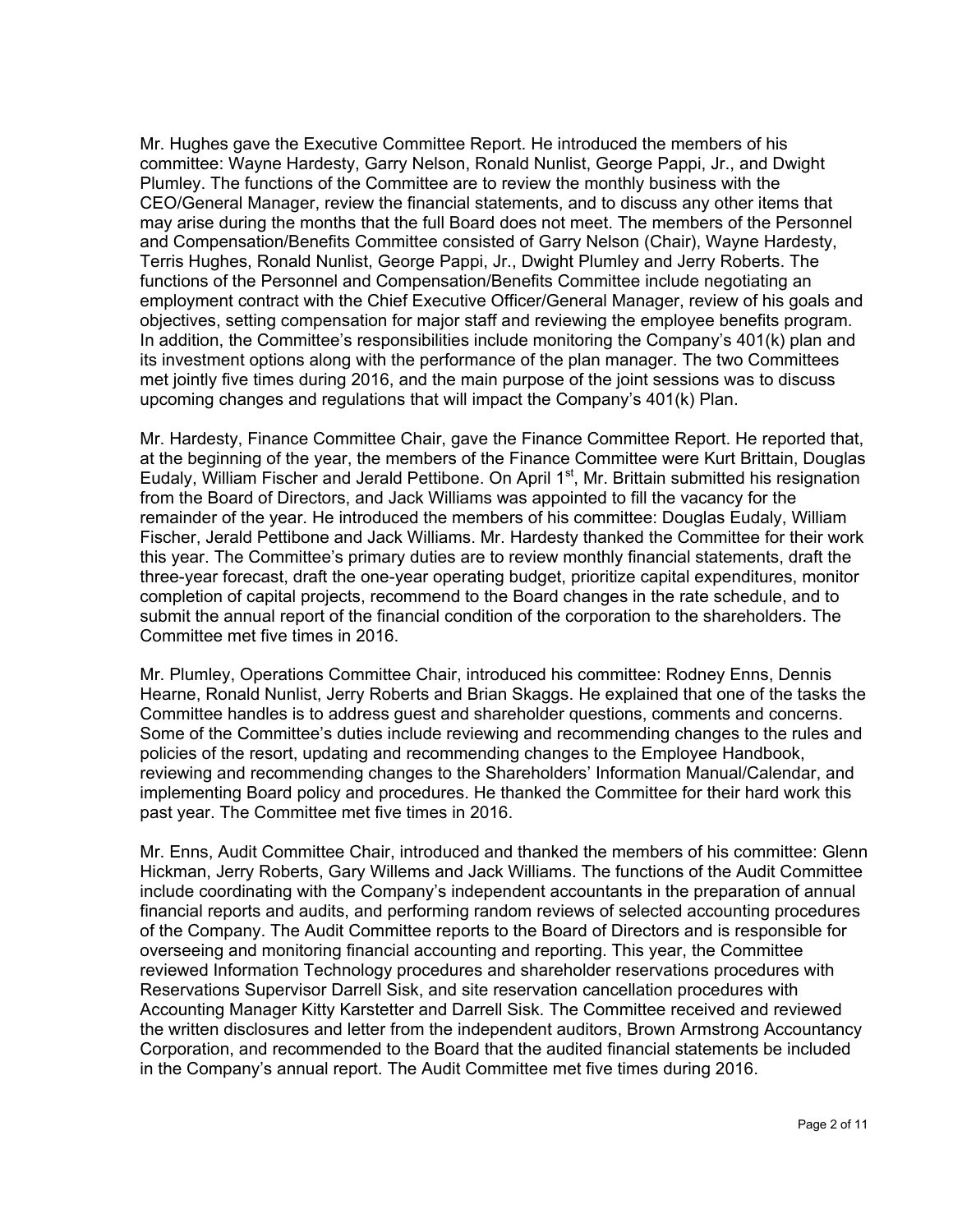Mr. Buchaklian, Environmental, Health and Safety Advisory Committee Chair, introduced the members of his committee: William Fischer, R. Elaine Harris, Glenn Hickman, and Brian Skaggs. He expressed his appreciation for the information that Operations Manager Charles Amian provided to the committee during the year and the assistance from staff members. The Committee's responsibilities include performing environmental-related duties, health and safety reviews, and giving recommendations to the President and CEO/General Manager on matters relative to environmental and safety concerns. Mr. Buchaklian thanked the members of his committee for their work. The Committee met five times in 2016.

Mr. Hearne, Chairman of the Nominating Committee, explained that the Committee, which considers the qualifications and composition of the Board of Directors of the Company, was elected at a meeting of the Board held following the January 16, 2016, annual shareholders' meeting. Mr. Hearne introduced his committee: William Fischer, R. Elaine Harris, Ronald Nunlist and Gary Willems. The Committee met six times during 2016. He thanked the members of his committee for their work this past year.

The Nominating Committee submitted its recommendations for the slate of nominees for today's annual meeting at the November Board of Directors' meeting. Mr. Hearne stated that individuals wanting to be considered as nominees or wishing to nominate an individual for membership on the Board are requested to notify the Nominating Committee in writing. He expressed his appreciation to the applicants that have taken the necessary steps to be considered for Board membership.

He also reported that, this past year, the Nominating Committee nominated, with the unanimous approval of the Board, three candidates to fill vacancies on the Board. In May, the Committee nominated Brian Skaggs, who was appointed by the Board to fill the seat vacated by director Kurt Brittain. In November, Karen King was nominated and appointed to fill the vacancy created by the resignation of R. Elaine Harris, and Sam Blank was nominated and appointed to fill the vacancy created by the resignation of Douglas Eudaly. Brian Skaggs and Sam Blank were each invited to come to the podium to introduce themselves to the shareholders.

Mr. Hearne then presented the Nominating Committee's recommendation of the following shareholders to serve as directors for Pismo Coast Village, Inc. for 2017: Sam Blank, Harry Buchaklian, Rodney Enns, William Fischer, Wayne Hardesty, Dennis Hearne, Glenn Hickman, Terris Hughes, Karen King, Garry Nelson, Ronald Nunlist, George Pappi Jr., Jerald Pettibone, Dwight Plumley, Jerry Roberts, Brian Skaggs, Gary Willems, and Jack Williams.

Mr. Pappi, Vice President - Secretary, explained the process of cumulative voting within the State of California under California Corporate Law. California law states that before cumulative voting can occur, two things must be done. First, all candidates' names must be placed in nomination prior to the commencement of voting, and secondly, one shareholder must give notice that he or she intends to vote cumulatively. Mr. Hearne placed the candidates' names in nomination. Mr. Pappi stated that he was now declaring his intention to vote cumulatively. He then explained the procedure for properly casting votes using a ballot. With cumulative voting, for each share owned, the shareholder has eighteen votes which may all be cast for one candidate or split among two or more. The ballot must be marked with the number of votes being cast for a specific candidate in the box next to the candidate's name. Those with an "x" or marking other than a written number will not be considered properly voted and will not be counted. He asked shareholders holding proxy cards to exchange them for ballots at the registration area.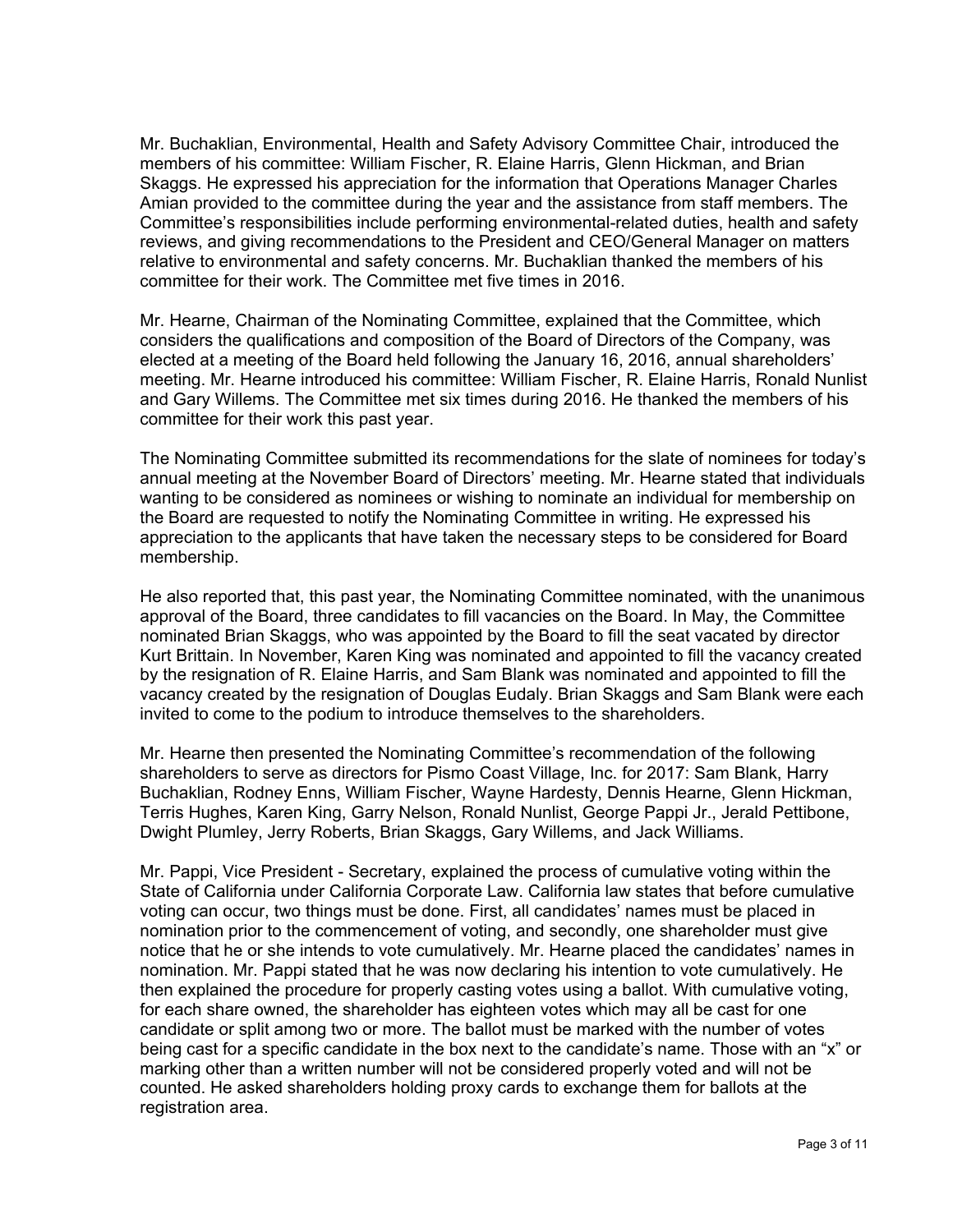Mr. Pappi then asked that the ballot box be checked to see if it was empty, and Mr. Boyle, the Resort's Security Department Supervisor, confirmed that it was. Mr. Pappi declared the polls open for a fifteen-minute voting period at 9:58 a.m. A recess was called, allowing those present to cast their votes.

Mr. Hughes called the meeting back to order at 10:11 a.m., and declared the polls closed. The ballot box was removed and taken to the vote counting room.

Mr. Hardesty then presented the Chief Financial Officer's Report, which was a PowerPoint presentation of financial information. For the period of 2012 to 2016, slides compared total occupancy for general public and shareholders, total revenue and expenses, revenue categories, storage revenue, insurance expenses, utility expenses, and capital expenditures, as well as a slide showing information on the property note.

Mr. Hughes then introduced Mr. Jamison, who gave the Chief Executive Officer/General Manager's Report. Mr. Jamison used a slide show to enhance his topics of discussion.

Mr. Jamison asked Joshua Lockett, Security Guard, Jim McNealley, Security Guard, Theresa Jackson, Lead Reservation Agent, and Rodrigo Gutierrez, Housekeeping, to come on stage. Wanda Waltz, General Store Clerk, was unable to attend today's meeting. Mr. Jamison spoke briefly about Joshua, Jim, Theresa and Rodrigo's history and contributions to the company. With Mr. Hughes' assistance, he presented personalized watches to all of them commemorating their ten years of service with the Company.

During this past winter, with losing so many trees, all of the departments stepped forward to help with the situation. He expressed his appreciation for all that the staff does.

He commented that it has been a good year for the industry in general, but Pismo Coast Village has done really well in being able to accomplish our goals this year. Dealing with the tree challenge did delay some of our plans for planned projects during the winter and spring time.

Pismo Coast Village's occupancy for fiscal year 2015/2016 was another record year. Occupancy for the current fiscal year, compared to the same period last year, is down about 498 site nights, which is due primarily to the rain we have experienced. Our storage program is still working off a waiting list to fill openings as they occur, and the Company is always looking for opportunities to invest in more storage property.

Accomplishments for the last year include the upgrade to the Wi-Fi system. Fiber Optics was brought in two years ago, which has been incredible with the new equipment and a new system designed by Darrell Sisk, Reservations Supervisor. We are currently at 250 megabytes per second, and we have plans to move it to 400 megabytes per second by mid-March. There are times when we have approximately 800 to 1,000 users concurrently, such as when it's raining or the resort is at capacity, so demand is high. He suggested that questions on the system be addressed to Darrell Sisk.

Other accomplishments this past year include the purchase of a new trailer moving vehicle, widening of the corners along some of the streets, road paving, purchase of a new forklift, purchase of a new golf cart and purchase of computer equipment.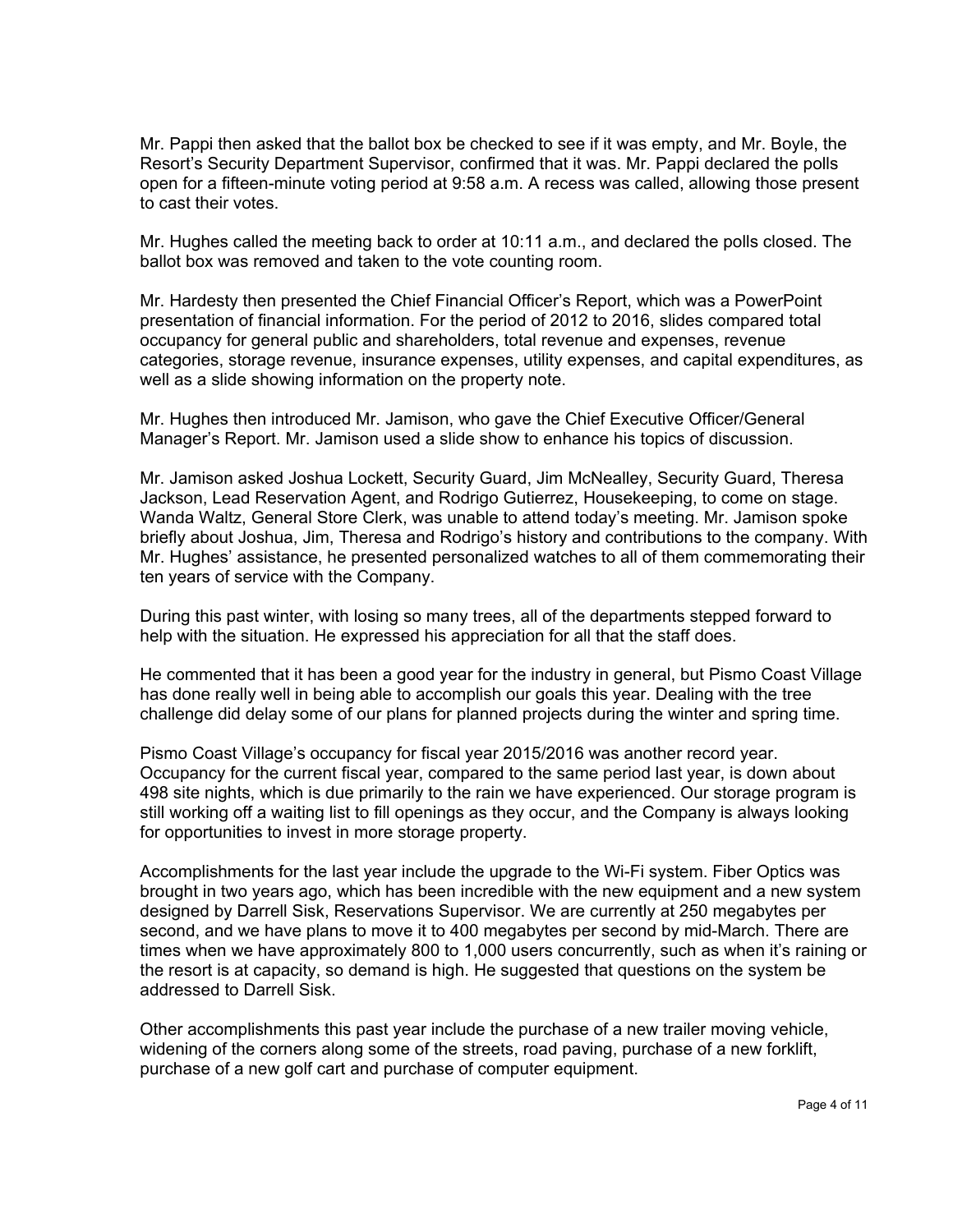Mr. Jamison commented about the windstorms that occurred in January and March last year, which resulted in several trees coming down on top of RVs. He said, that between the storm in January and the storm in March, approximately 30 trees were removed from the resort. Following the storm in March, the Board, after much discussion and a meeting with our arborist, decided to have all of the first generation trees taken out of the resort. There was considerable discussion about the varieties of trees to plant in the resort, the maintenance of the trees, soil consistency, environmental conditions, root systems of trees, etc. There is a plan in place for the planting and maintenance of the trees in the resort, and approximately twenty trees have been planted, with more planned for the future.

He reviewed our directory ratings with Good Sam, and Pismo Coast Village remains in the top 300 properties of the 12,000 that they rate. We currently have a four out of a possible five star rating with [www.tripadvisor.com.](http://www.tripadvisor.com/) We have 189 reviews on the [www.rvparkreviews.com](http://www.rvparkreviews.com/) website, with a rating of 8.0 out of a possible 10. On [www.yelp.com,](http://www.yelp.com/) we have 137 reviews, with a 3.5 out of a possible five star rating. On the www.questreviews.com website, we have a rating of 4.7 out of a possible 5, with 1,924 reviews. For the sixth year in a row, we received the award from Guest Reviews as an A-rated property, one of thirty-two properties that received this rating nationally.

We have signed a new contract with Wash, the company that provides the equipment in our laundromat. With the contract renewal, all new washers and dryers were installed. During the changeover, we painted the interior and installed new countertops to enhance the facility.

Pismo Coast Village actively participates in community events. The Resort again hosted the Special Olympics' Torch Handoff Ceremony in June and the Special Children's Christmas Party in December. Last year the Pismo Beach Police Departments' K9 Unit put on several demonstrations in our Square, which are very popular. The Vintage Trailer Rally will again be held on the third weekend in May of this year, with approximately 315 campsites reserved for the event.

The Company donated \$25,000 to the San Luis Obispo County Land Conservancy for their purchase of the 900-acre Pismo Preserve property that is being developed into hiking, biking and equestrian trails. They have extended the opening date of the property until the fall of 2018, and have already developed 11 miles of trails, with an ultimate goal of 14 miles of trails. Unfortunately, they ran short of funds in the permitting process, and then some culturally sensitive artifacts were found on the proposed parking lot site, which now requires mitigation.

An episode of the Flippin' RVs television show that was filmed in the Resort during the Vintage Trailer Rally has aired on the Great American County network. In addition, an episode of Going RV, a show that was filmed in the Resort, was also aired on the GAC network. He was pleased to report that Darrell Sisk, Reservation Supervisor, is currently serving as president of our state trade association, CalARVC. Charles Amian, Operations Manager, was just appointed to the ARVC Board of Directors. Peter Ward, our retail supervisor, is a chamber ambassador for the Pismo Beach Chamber of Commerce.

Mr. Jamison spoke about the Pismo Coast Village Honorary and Memorial Scholarship Fund. This year's Cal Poly Recreation Parks and Tourism Administration scholarship recipient is Shannon Fouts. He thanked the shareholders and the others that have donated to the Scholarship Fund.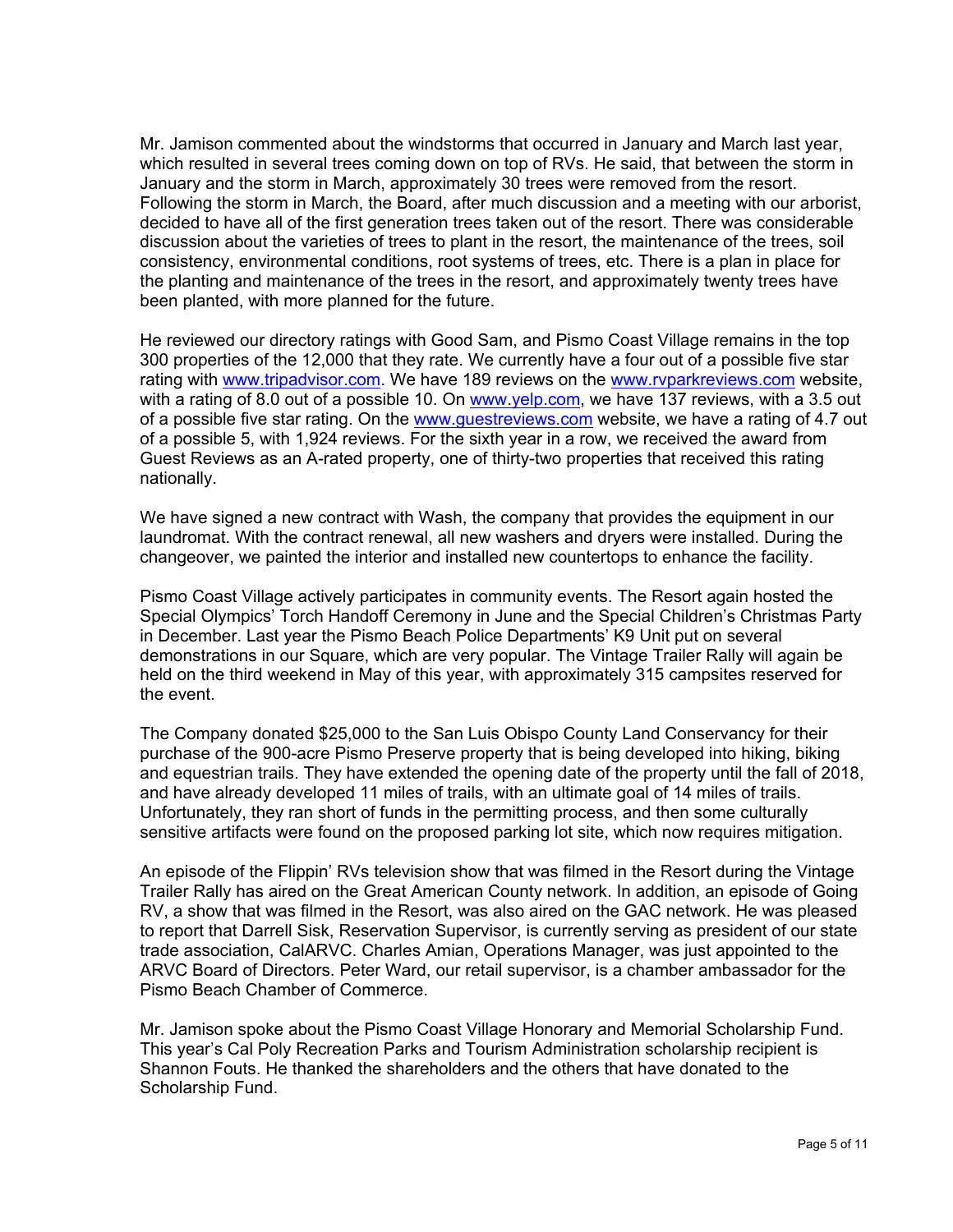RV manufacturers, dealerships, campgrounds, after-market parts, and repair facilities are all reporting that they are having a good year. The RV lifestyle continues to be a popular choice for families, retirees and outdoor enthusiasts. In 2016, wholesale RV shipments were up over the previous year by 12%. Trade associations, RVDA, RVIA, KOA, Jellystone Parks, National Parks, and vendors are all reporting positive business during 2016, and they have an optimistic outlook for 2017.

Occupancy projections for this year look good, and the waiting lists for some holidays are strong. We currently have more than 300 names on a waiting list for the Fourth of July holiday. Reservations for groups are comparable to last year, and camping trends continue to be strong. RV storage business is strong, and most local storage companies are full. Weather may be a factor this year, and occupancy will be affected. Capital projects for 2017 include the development of a new four bay RV Service facility with outdoor work areas in Oceano, a new truck for the Maintenance Department, road paving, storage lot security, a new truck for the RV Service Department, repair of the Overlook ramp, a new truck for the Security Department, and satellite television system upgrade. Mr. Jamison commented that ABC and Fox are currently having a conflict with DirecTV, resulting in those channels being blocked on our system. We have not yet signed the contract, but our plan is, in March, we will convert to Dish TV for more high-definition channels. He also commented that it is illegal to dispose of a television in our dumpsters because it is considered hazardous waste. He said that anyone wishing to dispose of a television or other electronic equipment should contact our Maintenance Staff for removal.

Work is beginning on our fourth Verizon cell phone tower, which will be erected in Storage Lot A and will be shaped like a eucalyptus tree. He showed a slide of the broad-leaf tree shaped cell tower that was installed in D-Lot. The cell tower by the Reservations Office, which is shaped as a flagpole, was installed this past year. The cell tower in Storage Lot K, which was the first cell tower installed, is shaped like a eucalyptus tree.

Other goals for 2017 include taking advantage of social media opportunities, to continue our efforts to be environmentally friendly, to continue human resource and safety training for staff, and to continue our efforts to work with the State of California on Pismo Creek and the lagoon.

Mr. Jamison reported that this summer the City of Pismo Beach would start a project for the rebuilding of the Pismo pier, which is anticipated to be a \$8,500,000 project. The project is expected to take about three years. The City of Pismo Beach will also be installing a new sewer lift station in the northwest front corner of our Storage Lot A, and in conjunction with the new lift station, they will be installing a new 8-inch pressure sewer line going up Dolliver Street. It is expected that this project will start this summer.

In conclusion, Mr. Jamison read the Company's Mission Statement, and commented that the Company has done well in meeting the mission statement's goals. Mr. Jamison asked shareholders to stop by his office with concerns, comments and questions, then thanked the Board and shareholders and staff for their ongoing support.

Mr. Hughes requested that the members of the Board return to the stage. He then read the questions, suggestions and comments submitted on the Question Forms.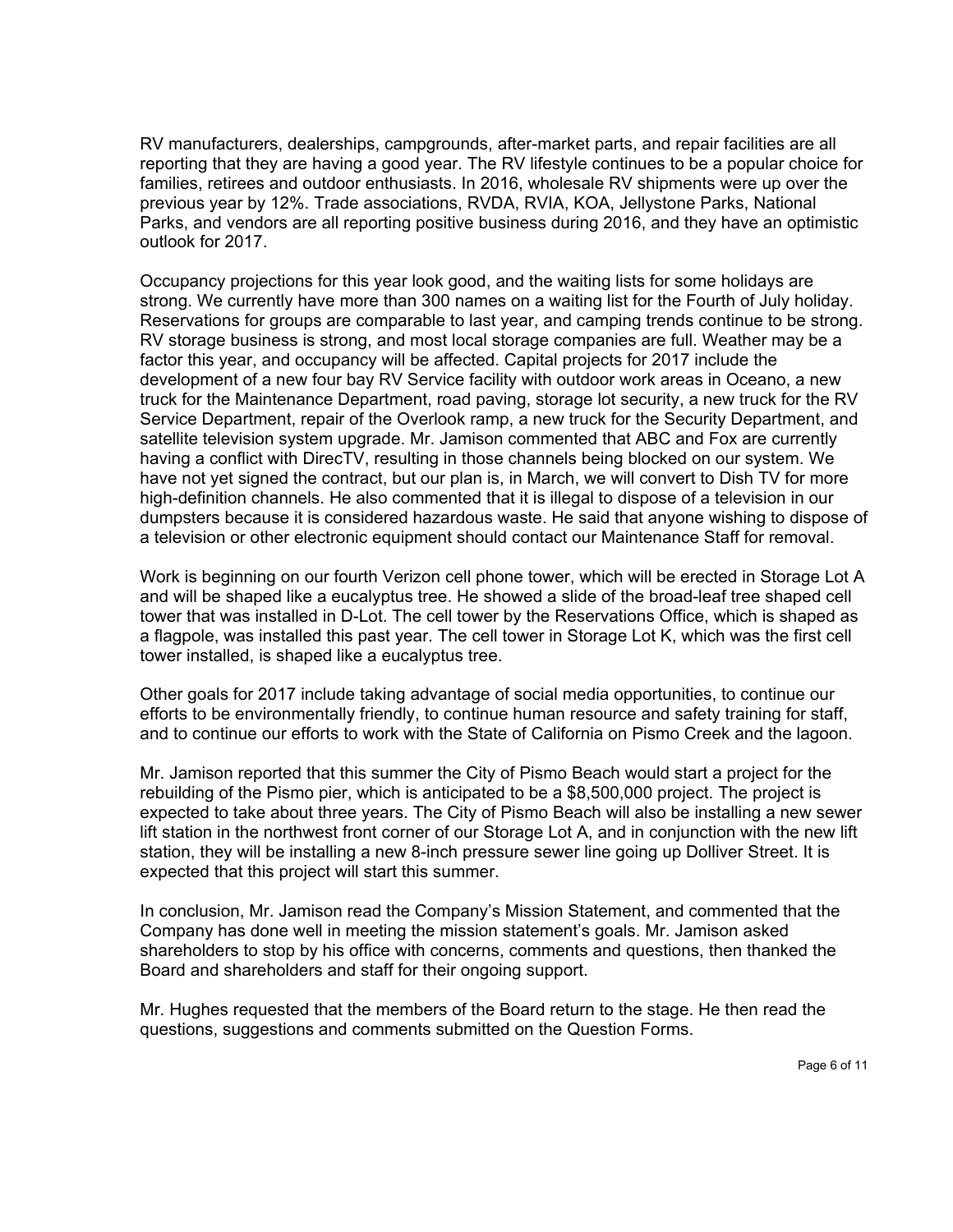A shareholder wrote, "Why is the night time security staff not watching the gate? The gate is left open. Anyone can come in. Why is the front planter at the quad poorly maintained? This is the first thing you see when you check in. It should look like a Disneyland planter. Love your staff: Theresa, Brenda, Tommy, Larry and Josh, to name a few. Increase guest parking spaces." Mr. Hughes responded that the comment regarding the security gate would be given to Mr. Jamison for follow up as a training issue for staff. Plans are already in place to make improvements on the front planter.

A shareholder commented, "Would like to see Security enforce park rules, such as keeping jack stands off grass, vehicle parking, and also controlling front gate better. Have maintenance trim grass area behind sites in a straight line to keep park orderly and clean." Mr. Hughes commented that this would be another staff training issue.

A shareholder wrote, "Please indicate the parks or companies that were used as compensation comparisons. No, or very little, enforcement of rules; i.e., bikes, scooters, etc., on walkways, 10:00 PM quiet time." Regarding the compensation comparison, Mr. Hughes stated that our Personnel and Compensation/Benefits Committee reviews the compensation of other comparable properties for average compensation information and industry standards. The Committee reviews this information every year.

A shareholder asked, "When reservations are made and specific sites requested, could the member be told at that time if the site has already been asked for/assigned? Is there a comment/suggestion box available while staying in the park?" Mr. Enns reported that shareholders can obtain information on site assignments ten days prior to arrival date. Mr. Hughes commented that suggestions can be directed to the Corporate Office, or can be made on the car pass cards. Mr. Jamison commented that he would prefer that comments and suggestions be submitted in written form, so that the information will be in the person's own words. All comments will be forwarded to the appropriate party for review.

A shareholder wrote, "During prime time, when the park is full, the garbage bins become very smelly! Staff does a great job getting them emptied, but is there any way to keep the odor under control? It might be helpful for bicycle riders to say "on your left/right" when coming up behind pedestrians to pass." Mr. Hughes stated that new lids have been ordered for the trash containers, which, hopefully, will help us keep the odor under control and keep the birds out.

Another shareholder suggested, "Shuttle service for resort guests to take into town, to shareholders' meeting, local sites and restaurants, etc. Hot tub/spa added to pool area." Mr. Hughes said that a shuttle service has been attempted three times in the past, but failed due to lack of interest by guests.

A shareholder wrote, ""Average share selling price" is something we look for in every annual report. Please tell us how many shares change hands each year. The east boundary at Pismo Coast Village looks so good. Are there plans to improve/replace the "prison gate" and fence at the south beach access?" Mr. Hughes reported that there were an average of about fifty shares that change ownership each year. Jeanne Sousa, owner/broker of Pismo Coast Investments, reported that the average price of the shares that were sold last year through her office sold for \$35,000. The most recent share sold for \$36,000. Mr. Hughes said that the improvement to the fence and south beach access will be considered for future plans.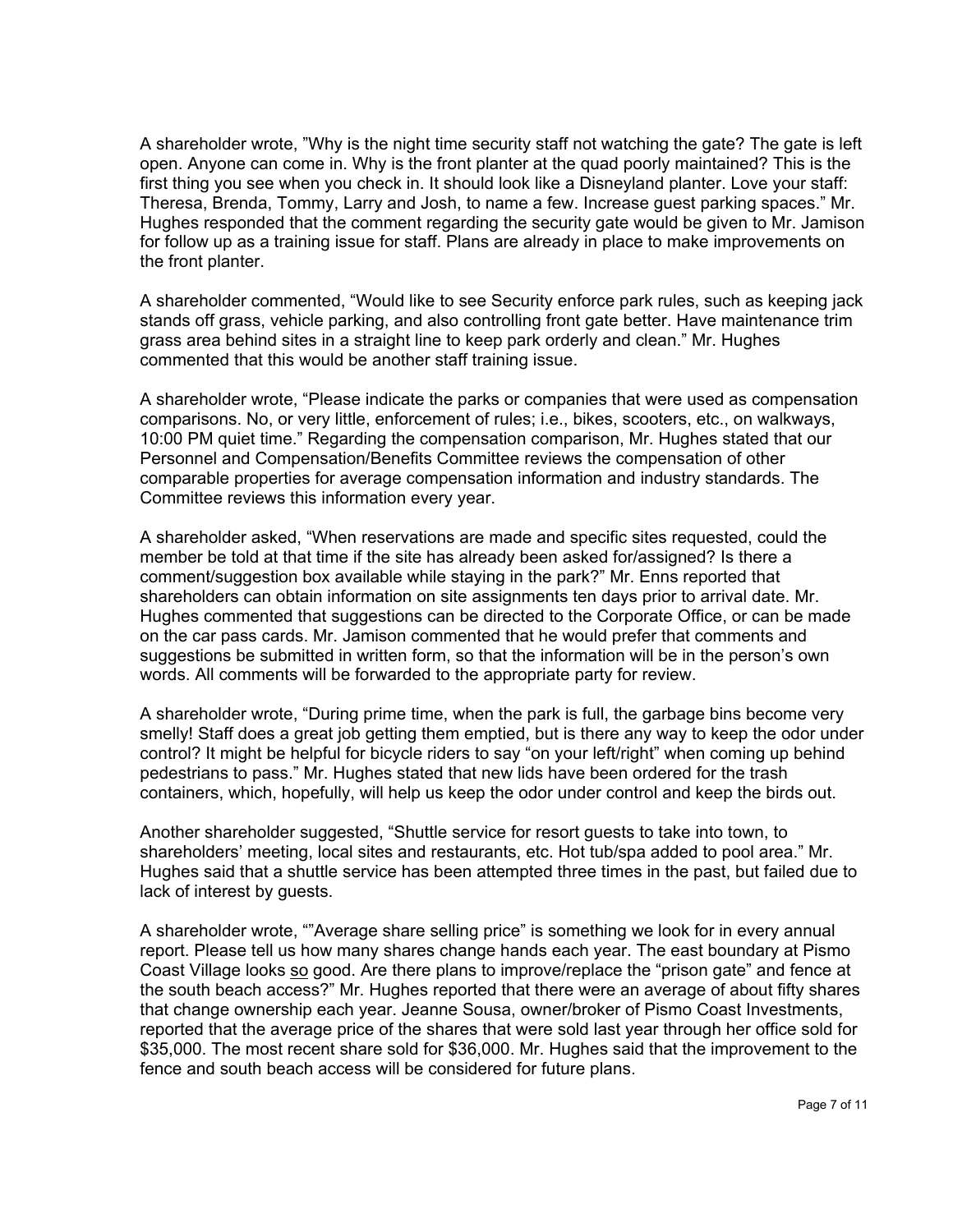A shareholder commented, "The proxy ballots are confusing, when shareholders do not reside under the same roof or in close proximity, when it states that there is only one ballot per share, but requires all shareholders to sign! If all ballots to shareholders are returned, how are they handled? Is the tree removal complete?" Terri Braun, recording secretary, said that it states in the proxy booklet that if a proxy card is received by one of the owners of a share, and then a second proxy card is received by a co-owner, the one that is received most recently supercedes any prior received proxy cards. This information is published in the proxy booklet on pages 2 and 4. Mr. Jamison commented there are some trees at Site 400 that may be removed.

A shareholder asked, "Could we plant the native Cypress trees rather than palm trees? They truly represent the Central Coast area." Mr. Hughes stated that we have been working with our arborist on the selection of tree varieties to use to replace the removed trees.

A shareholder suggested, "Please install night lighting at northern playground – there is none there now. At observation platform, move "no pets" sign from top to the bottom of the ramp. Dog bag dispensers along Highway 101 fence were all behind large puddles during and following storms. Can dispensers be moved or puddles filled? Why is it that committee reports avoid mention of any special issues or actions taken by the committee, except for Nominating Committee? Mr. Hughes said that the issue of lighting at the playground would be looked into by staff, as well as the other suggestions made. Mr. Hughes explained that the information discussed at committee meetings is discussion only, but the committee's recommendations may be presented to the Board for approval, adoption or action. Actions taken by the Board become public record.

A shareholder asked, "Has the Board of Directors considered revisiting the pets rules and regulations? It seems like at times there are more dogs than campers." Mr. Hughes reported that the Operations Committee regularly reviews the rules and regulations for needed revisions.

A shareholder suggested, "A report on number of crimes within park and loss from theft suffered by guests and shareholders." Mr. Hughes said that the Executive Committee would take that suggestion under consideration.

A shareholder wrote, "Please take two parking spaces by the Store and mark them for 15 minute parking only. Take one spot by the Laundromat and one by the park restrooms and mark them 15-minute parking only." Mr. Hughes said that it might be difficult to monitor how long a vehicle had been parked in a 15-minute spot, but this suggestion could be reviewed.

Another shareholder wrote, "I have a question/statement regarding Wi-Fi and the resort. This is the off-season and the Wi-Fi is barely working and is exceptionally slow. During the summer and peak season, I have never been able to connect because the network is so overworked. We have 500 sites with an average of four people per site, so 2,000 users. If you consider most people have three devices (phone/computer/tablet/Roku/AppleTV, etc.) that's 6,000 devices trying to connect the network. Is there any way to improve the Wi-Fi?" Mr. Hughes said that Mr. Jamison had reported that we have done extensive improvements to the Wi-Fi system, and we are doing the best we can to keep improving the system.

Another shareholder asked, "Can we change from DirecTV since channels have been dropped? More overflow parking on North side?" Mr. Hughes said that Mr. Jamison had reported that we would be changing from DirecTV to Dish TV later this year.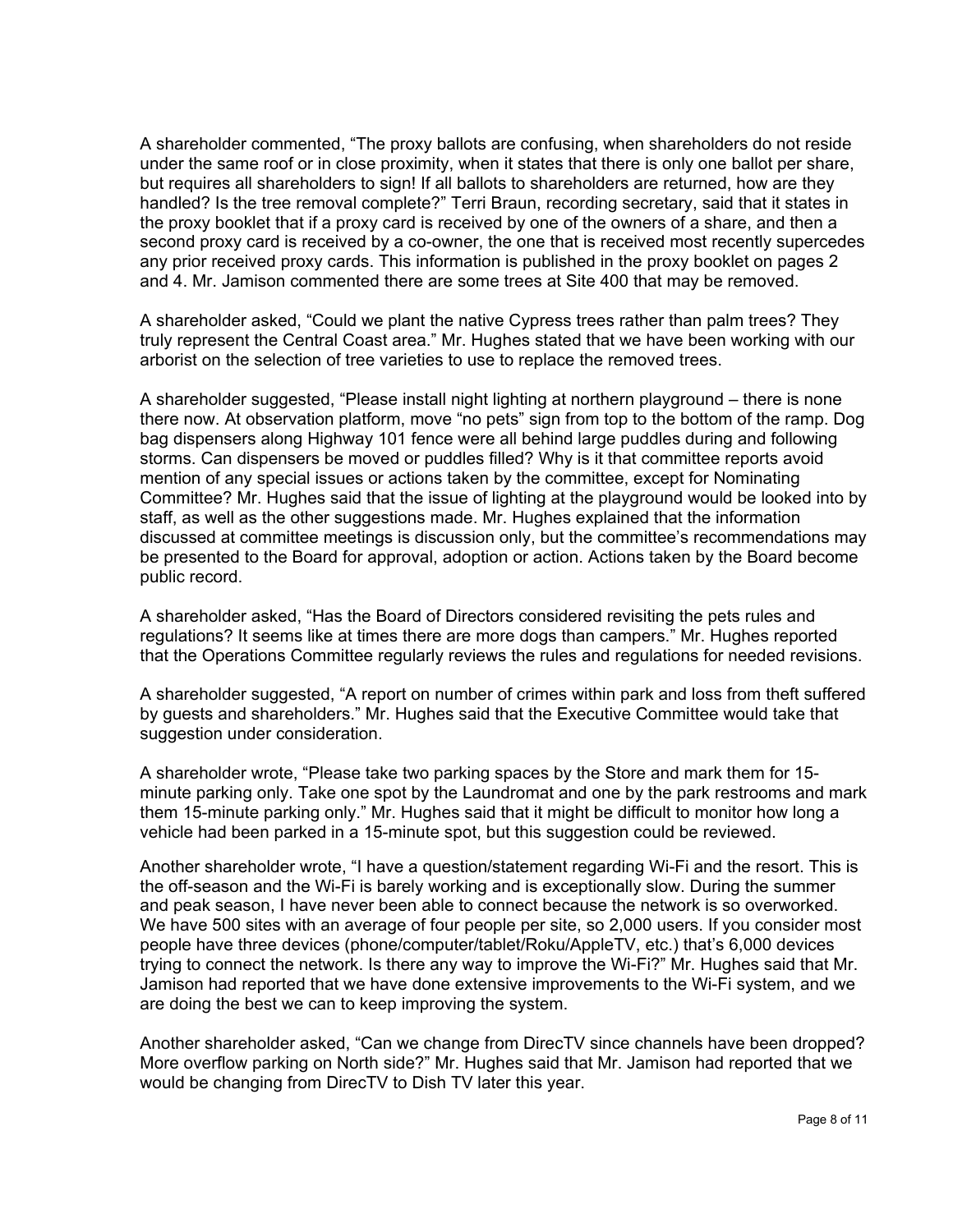A shareholder commented, "Why are we feeding the seagulls? We are not unable to lift a lid and there is the smell. Yuk! Please choose a larger size gravel so we don't track it in our trailers. What is the protocol and warning and evacuation for a Tsunami? This park is great and the employees are wonderful!! Thank you for this experience." Mr. Hughes reported that there are new lids coming for the trash receptacles, and this should help alleviate the problem. Mr. Hughes said that the Environmental Health and Safety Advisory Committee would discuss the Tsunami Plan in the future.

A shareholder suggested, "How about covering the trash?" Mr. Hughes said that this question had already been discussed today.

A shareholder wrote, "Any progress on a bridge across the creek?" Mr. Hughes reported that this has come up several times this past year, and working with the California Coastal Commission is challenging.

Another shareholder asked, "Are there any plans to improve the basketball court? Possibly build an exercise room? Has there been a valuation on the corporation? If so, what is the current value estimate? Are there any plans to improve the restroom on the north side?" Mr. Hughes said that there will be upcoming changes to the basketball court, and the trees have already been taken out along that area. To our knowledge, there has never been an evaluation of the worth of the properties and assets owned by the corporation.

A shareholder commented, "The new fencing is quite fetching. Being made of PVC, how long is it expected to last?" Mr. Nunlist reported that a similar one that was installed around his church was estimated to have a life of 35 years.

A shareholder asked, "Is there any indication that site usage is considered as a dividend and therefore taxable?" Mr. Williams stated that, following an IRS audit several years ago, the Resort pays for the assessed value of the usage of the resort by the shareholders, rather than having to issue 1099 Forms to each shareholder.

A shareholder commented, "If every drop counts, fix handicap shower, men's side, near State Park. Red is cold water. Many people wait for hot water. I have reported this for two years. Excellent Wi-Fi, and drainage. Security should have a map of light fixtures during night patrol to note non-working lights, and give report to Maintenance." Mr. Hughes reported that the repair of the shower will be looked into by staff. He also said that, due to the engineering and construction of the fence along the State Park Campground on the south side, it kept the water from coming into our resort during the last storms.

A shareholder wrote, "Thank you to Reservations for all your help this year, as always, Theresa, Darrell and Chris. Prune or get rid of tree behind Site 159 that drips sap on trailers." Mr. Hughes said that staff would look at the tree at that campsite for possible removal.

A shareholder commented, "The food last night was excellent! It is great having a restaurant. Really like the stemless wine glass!" This comment resulted in a round of applause from the audience.

A shareholder wrote, "The park handles the rain water beautifully. A great improvement over five years ago! You always invest in the infrastructure – great plan for our future! Thank you for all you do to provide our "home away from home"!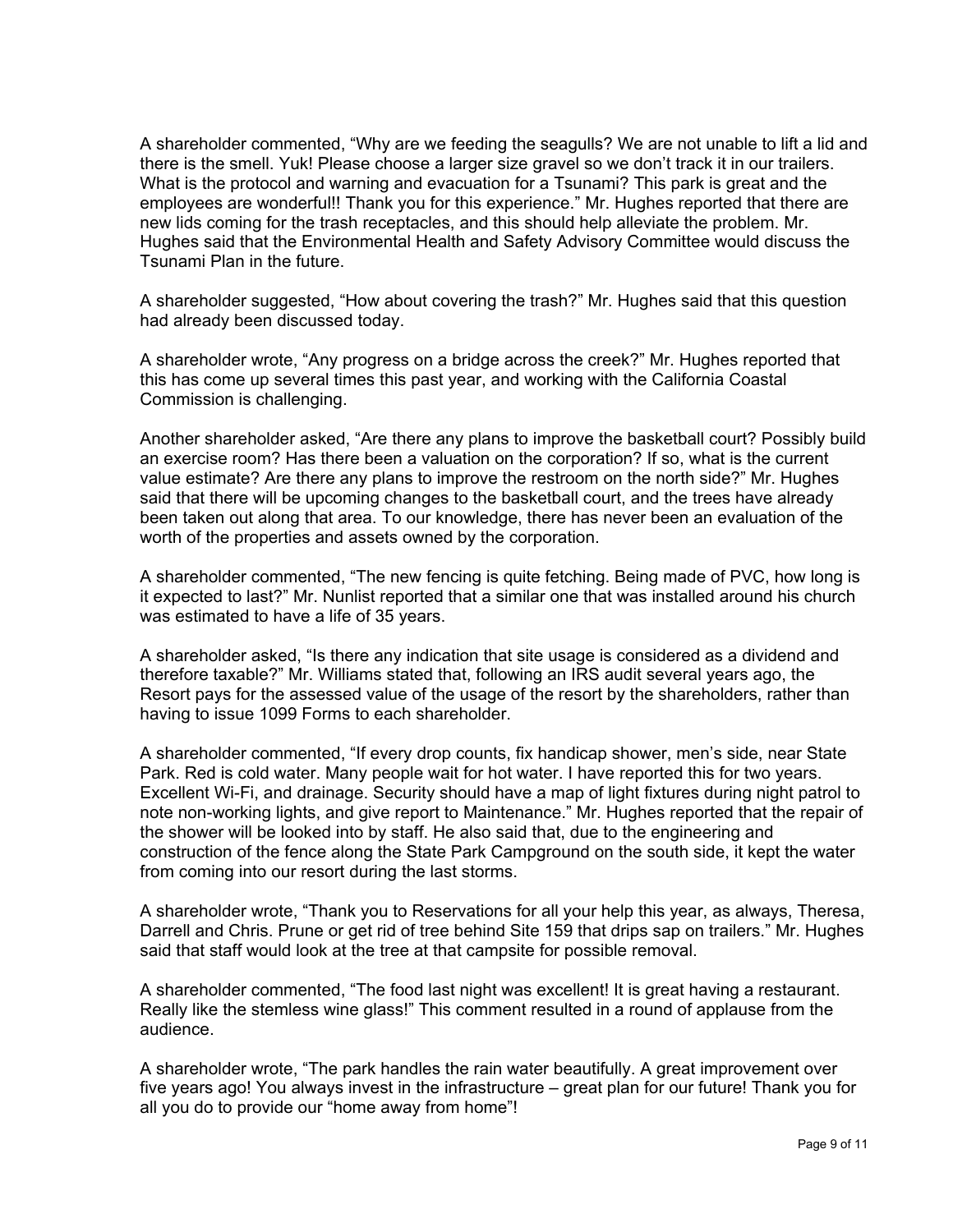A shareholder commented, "Appreciate the attention to details by the committees and operating staff for our enjoyment and safety of the resort. They are noticed!!! Speaking of memories – in our family, when one of us has had the best night's sleep or nap, it's called a Pismo nap!"

Mr. Hughes then introduced Mr. Pappi, who reported that the slate of nominated directors had been elected to the Board. He read the list of nominees and the total number of votes cast for each.

The unaudited result of the election held at this meeting is as follows:

| Blank, Sam         | 596 |
|--------------------|-----|
| Buchaklian, Harry  | 619 |
| Enns, Rodney       | 618 |
| Fischer, William   | 600 |
| Hardesty, Wayne    | 598 |
| Hearne, Dennis     | 598 |
| Hickman, Glenn     | 590 |
| Hughes, Terris     | 628 |
| King, Karen        | 637 |
| Nelson, Garry      | 596 |
| Nunlist, Ronald    | 644 |
| Pappi, Jr., George | 605 |
| Pettibone, Jerald  | 613 |
| Plumley, Dwight    | 745 |
| Roberts, Jerry     | 596 |
| Skaggs, Brian      | 596 |
| Willems, Gary      | 596 |
| Williams, Jack     | 616 |
|                    |     |

The result of Proposal 2, the ratification of Brown Armstrong Accountancy Corporation to serve as our independent accounting firm for Fiscal Year 2016/2017, passed with 759 votes in favor, 4 against and 19 abstaining.

The result of Proposal 3, the proposal to approve a non-binding advisory vote to approve the compensation of the Company's named executive officer passed with 676 votes in favor, 33 against and 73 abstaining.

Raffle tickets were drawn and ten gift bags containing Pismo Coast Village items were given away to the matching ticket holders.

The plants on each table were given away to those holding properly marked tide books.

There being no further business, Mr. Hughes thanked the shareholders for attending and adjourned the meeting at 11:56 AM.